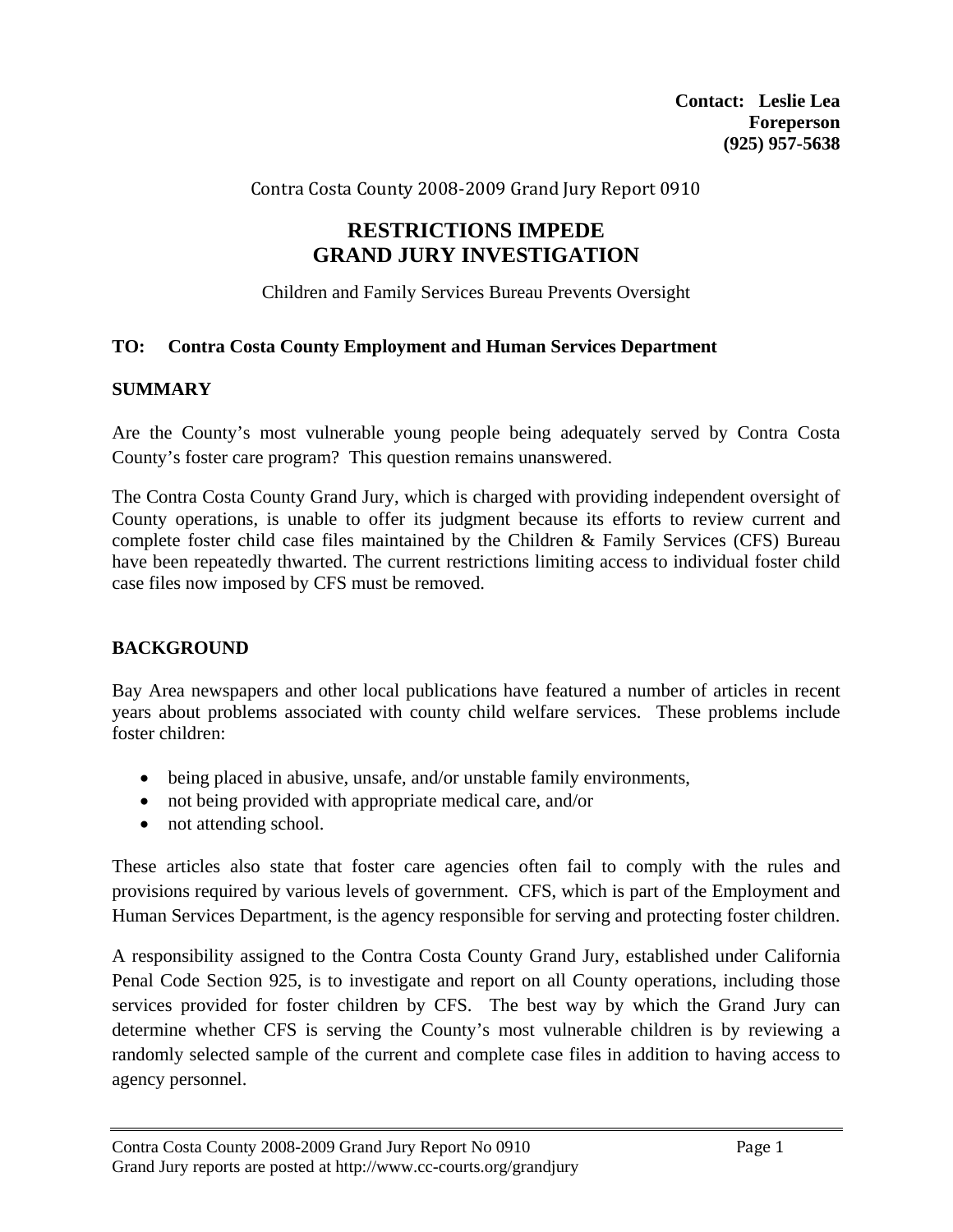Case files should provide basic information about the children including all of the various services and protections required under CFS policies and procedures, federal and state laws, and court mandates. In order to determine compliance by CFS with these requirements, the Grand Jury requested a random selection of a small number of files. CFS insisted upon censoring the files prior to the Grand Jury gaining access to them, making it impossible to know what may be missing.

# **FINDINGS**

- *1.* Section 925 of the California Penal Code requires that "*The grand jury shall investigate and report on the operations, accounts, and records of the officers, departments, or functions of (Contra Costa) county "*
- *2.* Section 919(c) of the California Penal Code requires "*The grand jury shall inquire into the willful or corrupt misconduct in office of public officers of every description within (Contra Costa) county."*
- *3.* Section 939.9 of the California Penal Code requires that "*A grand jury shall make no report . . . on any matter except on the basis of its own investigation of the matter made by such grand jury."*
- *4.* Section 827 (a) (1) (P) of the Welfare and Institutions code provides that a case file may be inspected by: *"Any other person who may be designated by court order of the judge of the juvenile court upon filing a petition."*
- 5. The Contra Costa County Children & Family Services Bureau of the Employment & Human Services Department of Contra Costa County is subject to the oversight responsibilities of the Contra Costa County Grand Jury.
- 6. There have been numerous newspaper articles and anecdotal stories state-wide about foster children being placed in unsafe or abusive homes, not attending school and not receiving appropriate medical treatment. There have also been reported incidents during which a lack of oversight resulted in death.
- 7. Interviews by the Grand Jury suggest that the rapid turnover of assigned caseworkers and recent budget reductions are detrimental to the welfare of the foster children.
- 8. CFS establishes a case file for each foster child. CFS maintains that they have detailed records covering such things as the cleanliness of the living facilities, school attendance, indications of domestic violence, substance abuse and all medical records. CFS has taken the position that these files may not be reviewed in their entirety by the Grand Jury.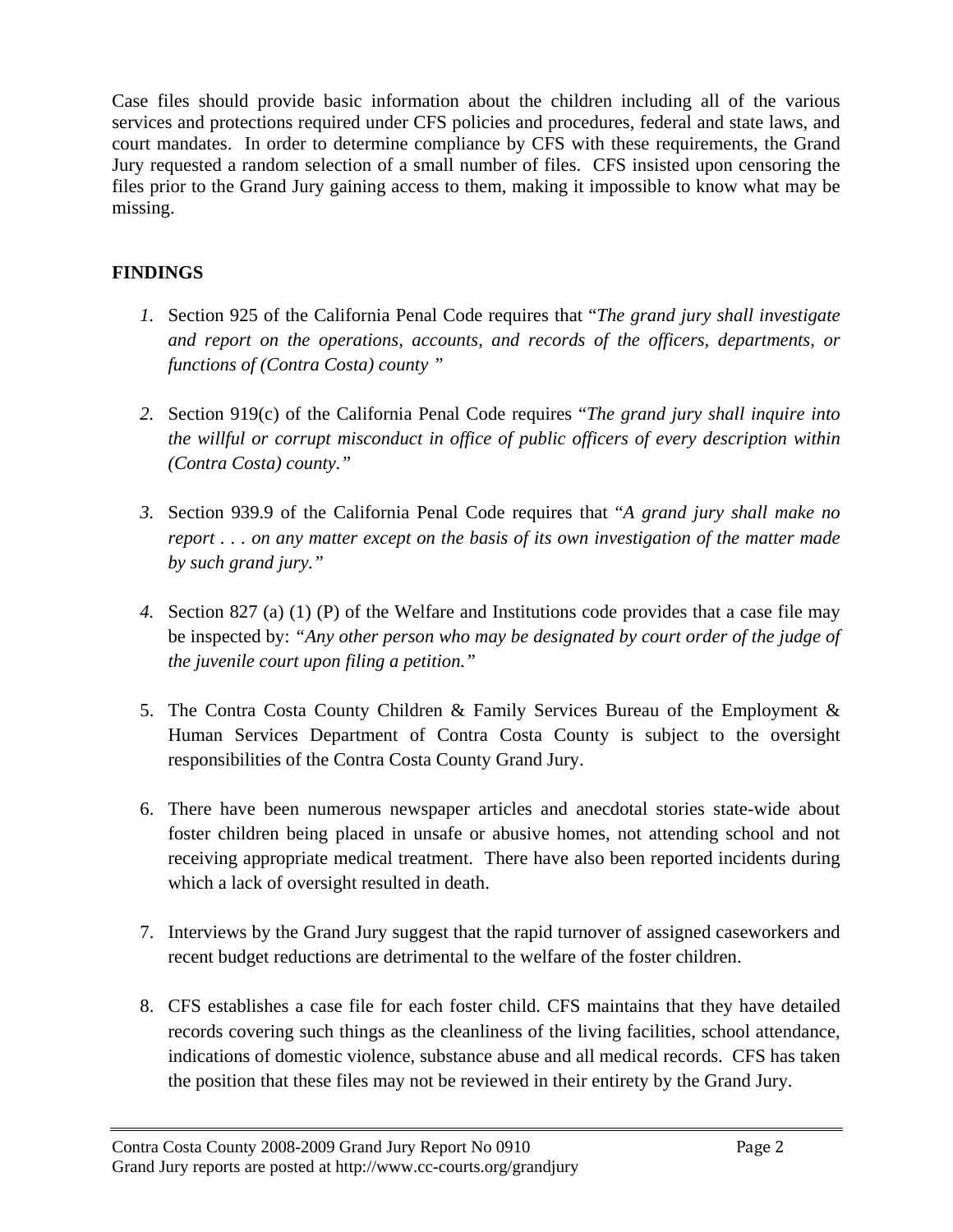- 9. The Grand Jury spent many months attempting to gain full access to a random selection of case files. This effort began in September, 2008 and has continued to the present. These efforts included numerous meetings, electronic correspondence, and telephone conversations with CFS senior personnel as well as attendance at court hearings.
- 10. The Grand Jury has repeatedly requested that CFS provide access to review a random selection of complete current case files. This review would be conducted by a select group of Grand Jurors in a secure CFS location. Each request has been denied or indefinitely postponed. CFS contends that significant portions of the files be redacted before they can be reviewed by Grand Jurors. The redaction included all parties' names (including children, parents and mandated reporters) and addresses, excluding the names of towns. The first names of the children did not have to be redacted.
- 11. As a result of a Superior Court hearing dated January 21, 2009, and based on of Welfare and Institution Code 827, CFS agreed to provide Grand Jury access to requested case files, but due to the lengthy redaction process imposed by CFS, the Grand Jury has been unable to review any complete files.
- 12. Over 200 Court Appointed Special Advocates (CASA) have immediate and direct access to the complete current un-redacted case files of County foster children to which they are assigned. Conversely, the Grand Jury, in its legally authorized oversight role has consistently been denied access to complete case files.
- 13. The oversight provided by federal and state authorities appears to involve comparing reported CFS statistical information with similar statistical information from other foster care agencies. No review or oversight is apparent from any non-agency personnel inspecting actual current and complete case files. (Note: No peer review documentation, though requested, has been made available.)

## **CONCLUSION**

It is the Grand Jury's understanding that CFS has not previously been asked or directed to make its foster care case files available for inspection and review by an outside, independent entity. It has become evident that CFS believes it should not be subject to any Grand Jury oversight. Specifically, CFS has required substantial alterations be made to any case file requested for review. The outcome of the CFS policy is to delay and deny the Grand Jury the ability to review complete un-redacted case files in a timely manner.